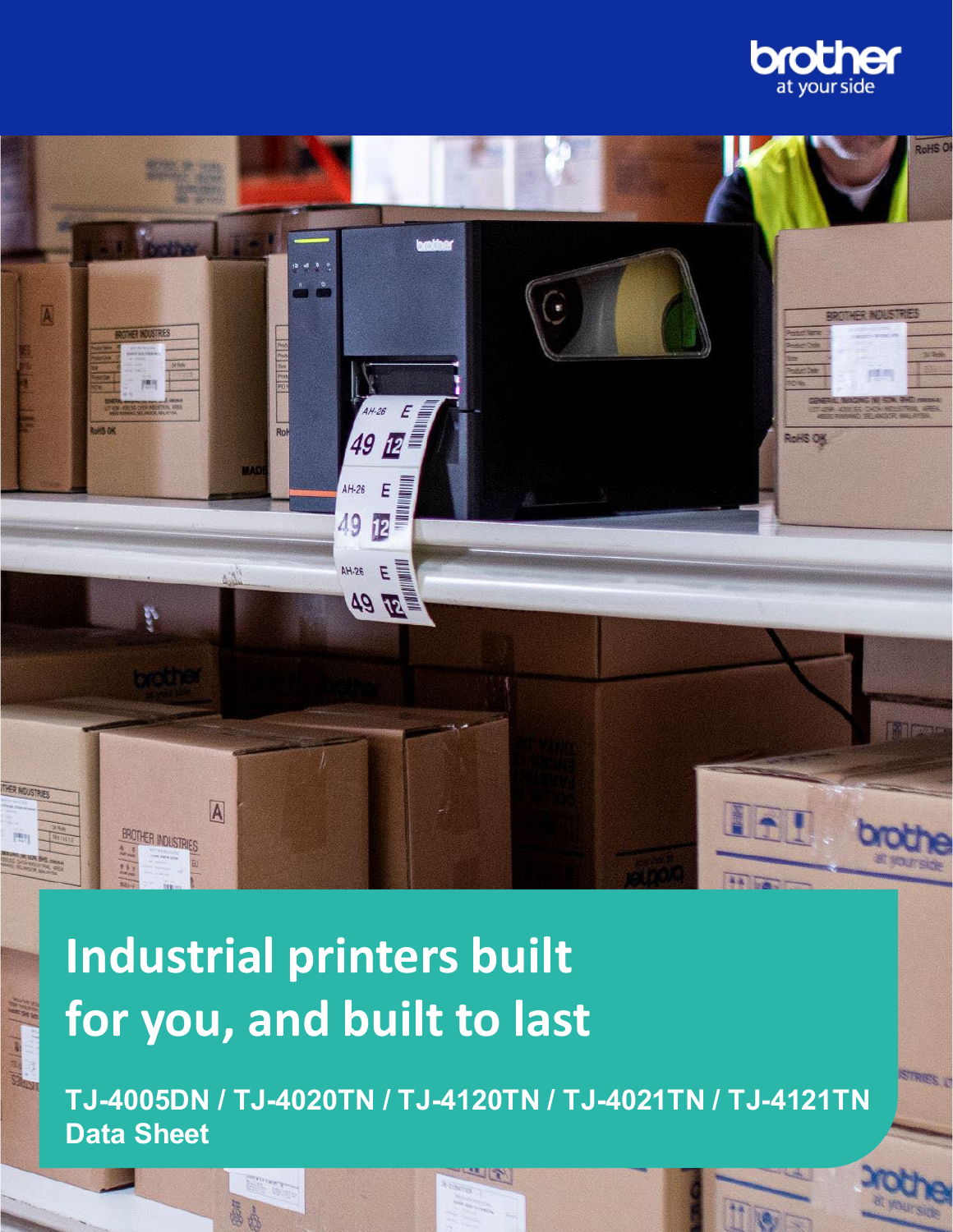

# **Performance and durability you can rely on**

The versatile TJ Series industrial label printer uses highcapacity thermal transfer ink ribbons for durable labelling and ultimate productivity.

# **Key Features:**

- **Various printer command languages supported, including ZPL2 emulation**
- **High capacity 450m ribbon to minimize downtime**
- **In-built durability for tough production environments**
- **Fast print speeds up to 10ips (254 mm/sec)**
- **LED indicators and touch panel displays available for a first-class user experience**
- **Flexible connectivity options with USB, USB Host, Serial, Ethernet and Wireless (optional)**

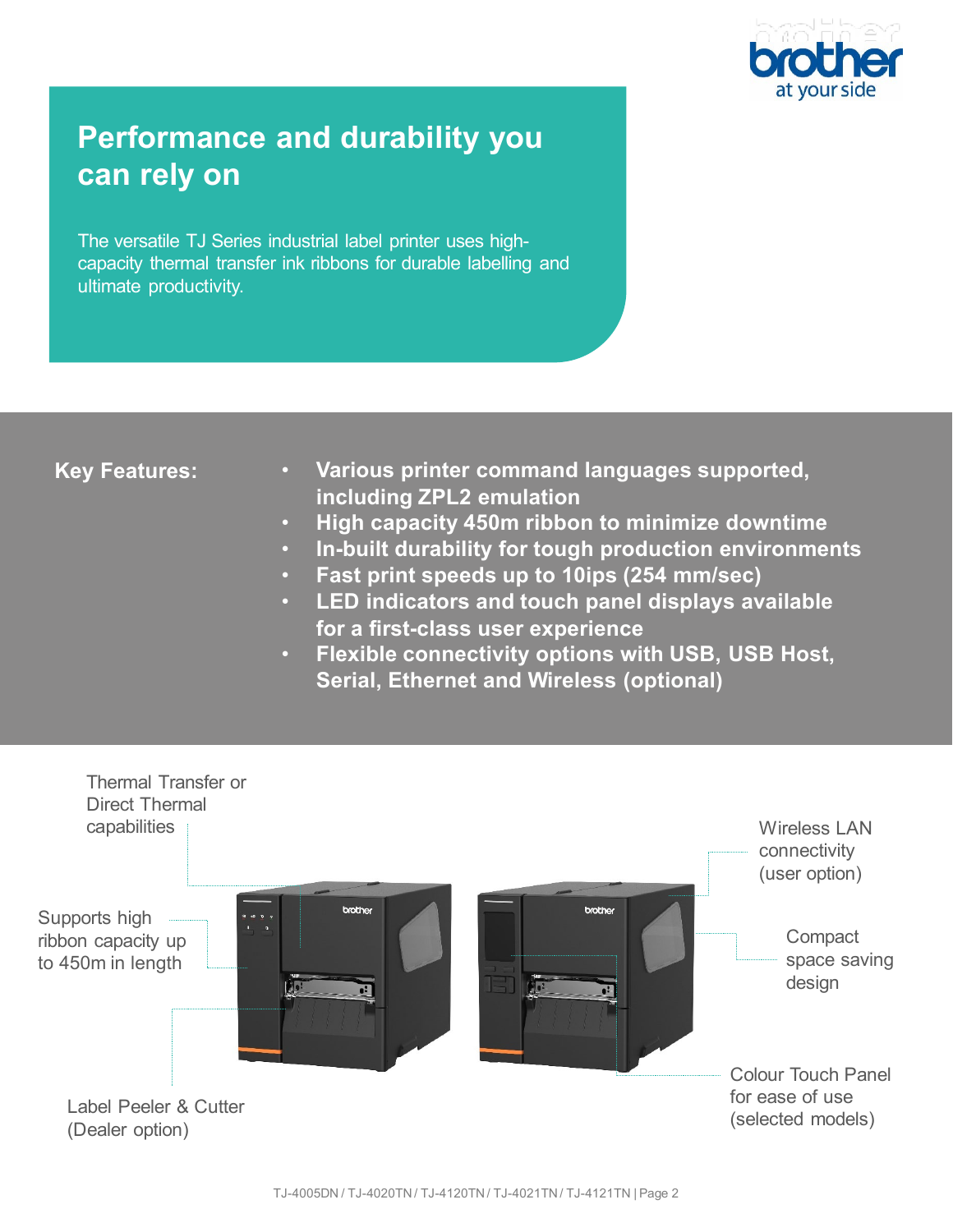

### **General**

| <b>Carton contents</b> | Power cord<br>USB cable<br>Documentation<br>1" ribbon paper core <sup>^</sup>                           |
|------------------------|---------------------------------------------------------------------------------------------------------|
| Language support       | Dansk, Deutsch, English, Español,<br>Français, Italian, Nederlands, Norsk,<br>Português, Suomi, Svenska |

# **Dimensions & Weights**

| <b>Without carton</b> | TJ-4005DN   TJ-4020TN   TJ-4120TN:<br>248(w) x 436(d) x 274(h)   9.2kg |
|-----------------------|------------------------------------------------------------------------|
|                       | TJ-4021TN   TJ-4121TN:<br>248(w) x 436(d) x 274(h)   9.4kg             |

# **Built In Features**

| <b>Printing Method</b>                               | Direct Thermal / Thermal Transfer^                                                                                                           |  |
|------------------------------------------------------|----------------------------------------------------------------------------------------------------------------------------------------------|--|
| <b>Print Resolution</b>                              | TJ-4005DN   TJ-4020TN   TJ-4021TN: 203dpi<br>TJ-4120TN   TJ-4121TN: 300dpi                                                                   |  |
| <b>Maximum print speed</b>                           | TJ-4005DN: 152mm/sec<br>TJ-4020TN   TJ-4021TN: 254mm/sec<br>TJ-4120TN   TJ-4121TN: 178mm/sec                                                 |  |
| Maximum print width                                  | TJ-4005DN   TJ-4020TN   TJ-4021TN: 107mm<br>TJ-4120TN   TJ-4121TN: 105.7mm                                                                   |  |
| Minimum print length                                 | Continuous: 5mm<br>Tear mode: 50 mm<br>Peeler mode: 25.4mm<br>Cutter mode: 25 4mm                                                            |  |
| <b>Maximum print length</b>                          | TJ-4005DN   TJ-4020TN   TJ-4021TN:<br>25400mm<br>TJ-4120TN   TJ-4121TN: 11430mm                                                              |  |
| Minimum media width                                  | 20 <sub>mm</sub>                                                                                                                             |  |
| Maximum media width                                  | Tear/Peeler mode:120mm<br>Cutter mode: 114mm                                                                                                 |  |
| Maximum roll diameter                                | 203mm                                                                                                                                        |  |
| Minimum roll core diameter 25.4mm                    |                                                                                                                                              |  |
| Maximum roll core diameter76.2mm                     |                                                                                                                                              |  |
| Minimum ribbon width <sup>^</sup>                    | 40 <sub>mm</sub>                                                                                                                             |  |
| Maximum ribbon width <sup>^</sup>                    | 110 <sub>mm</sub>                                                                                                                            |  |
| <b>Suggested paper core</b><br>diameter <sup>^</sup> | 1" paper core                                                                                                                                |  |
| Inner paper core & ribbon<br>length <sup>^</sup>     | 1" paper core: Max. OD 81.3 mm, 450m long                                                                                                    |  |
| <b>Interfaces</b>                                    | USB Ver.2.0 (Full Speed) (Type B), USB Host<br>Serial RS232C (DB9 female)<br>Wired LAN 10/100BASE-TX<br>Wi-Fi 802.11 a/b/g/n (module option) |  |

| <b>Control Panel</b>               | TJ-4005DN   TJ-4020TN   TJ-4120TN:<br>4 LED indicators, 1 status indicator and 2<br>buttons                                                                                                                                                                                                                                                                                                                                                                                             |
|------------------------------------|-----------------------------------------------------------------------------------------------------------------------------------------------------------------------------------------------------------------------------------------------------------------------------------------------------------------------------------------------------------------------------------------------------------------------------------------------------------------------------------------|
|                                    | TJ-4021TN   TJ-4121TN:<br>3.5-inch colour touch display and 6 button<br>navigation                                                                                                                                                                                                                                                                                                                                                                                                      |
| <b>Printer commands</b>            | FBPL-EZD<br>(EPL2,ZPL2,DPL)                                                                                                                                                                                                                                                                                                                                                                                                                                                             |
| Internal fonts & sizes             | 8 alpha-numeric bitmap fonts for FBPL<br>Monotype Image® true type font engine with<br>one CG Triumvirate Bold Condensed<br>scalable font                                                                                                                                                                                                                                                                                                                                               |
| <b>Memory</b>                      | <b>RAM: 128MB</b><br><b>Flash: 128MB</b>                                                                                                                                                                                                                                                                                                                                                                                                                                                |
| <b>Internal Barcode</b>            | Linear: Code128UCC, Code128 subsets A<br>, B, C, EAN128, Interleaved 2 of 5,<br>Interleaved 2 of 5 with check digit, Standard<br>2 of 5, Industrial 2 of 5, Code39, Code39<br>with check digit, Code93, EAN13, EAN8,<br>UPCA, UPCE, EAN and UPC 2 (5) digits<br>add-on, Codabar, Postnet, MSI, MSI with<br>check digit, PLESSEY, China post, ITF14,<br>EAN14, Code11, TELEPEN, TELEPEN<br>number. PLANET. Code49. Deutsche Post<br>Identcode, Deutsche Post Leitcode,<br><b>LOGMARS</b> |
|                                    | 2-dimensional: CODABLOCK F mode, GS1<br>DataBar, GS1 DataMatrix, Maxicode,<br>AZTEC, PDF417, QR Code, Micro PDF417,<br><b>TLC39</b>                                                                                                                                                                                                                                                                                                                                                     |
| <b>Operating system</b><br>support | Microsoft <sup>®</sup> Windows <sup>®</sup> 8.1 / 10 / 11<br>/ Server 2012R2 / Server 2016 / Server 2019<br>macOS 10.13.x, 10.14.x 10.15<br>macOS 11, 12<br>Ubuntu V11.04-16.04 / Fedora 24 /<br>SUSE Linux Enterprise Server 12 / CentOS                                                                                                                                                                                                                                               |
|                                    | Linux 7.2 / Red Hat Enterprise 7.3                                                                                                                                                                                                                                                                                                                                                                                                                                                      |
| <b>Windows SDK</b>                 | Microsoft <sup>®</sup> Windows <sup>®</sup> 8.1 / 10 / 11<br>/ Server 2012 R2 / Server 2016 / Server<br>2019 / Server 2022                                                                                                                                                                                                                                                                                                                                                              |
| <b>Mobile SDK</b>                  | Android v8 or later<br>iOS v11 or later<br>Requires 3rd party app development using<br>Brother SDK, further information available at<br>https://support.brother.com/g/s/es/dev/en/ind<br>ex.html                                                                                                                                                                                                                                                                                        |
| <b>Software</b>                    | BarTender Ultra Lite Edition: Barcode label<br>design software<br><b>Brother Printer Management Tool:</b><br>Software to centrally manage devices for<br>updating settings, firmware and other<br>configurations. (Microsoft <sup>®</sup> Windows <sup>®</sup> 8.1 /<br>Windows <sup>®</sup> 10 / Windows <sup>®</sup> 11), Microsoft <sup>®</sup><br>Windows® Server 2012 R2 / Server 2016 /                                                                                           |
|                                    | Server 2019)                                                                                                                                                                                                                                                                                                                                                                                                                                                                            |